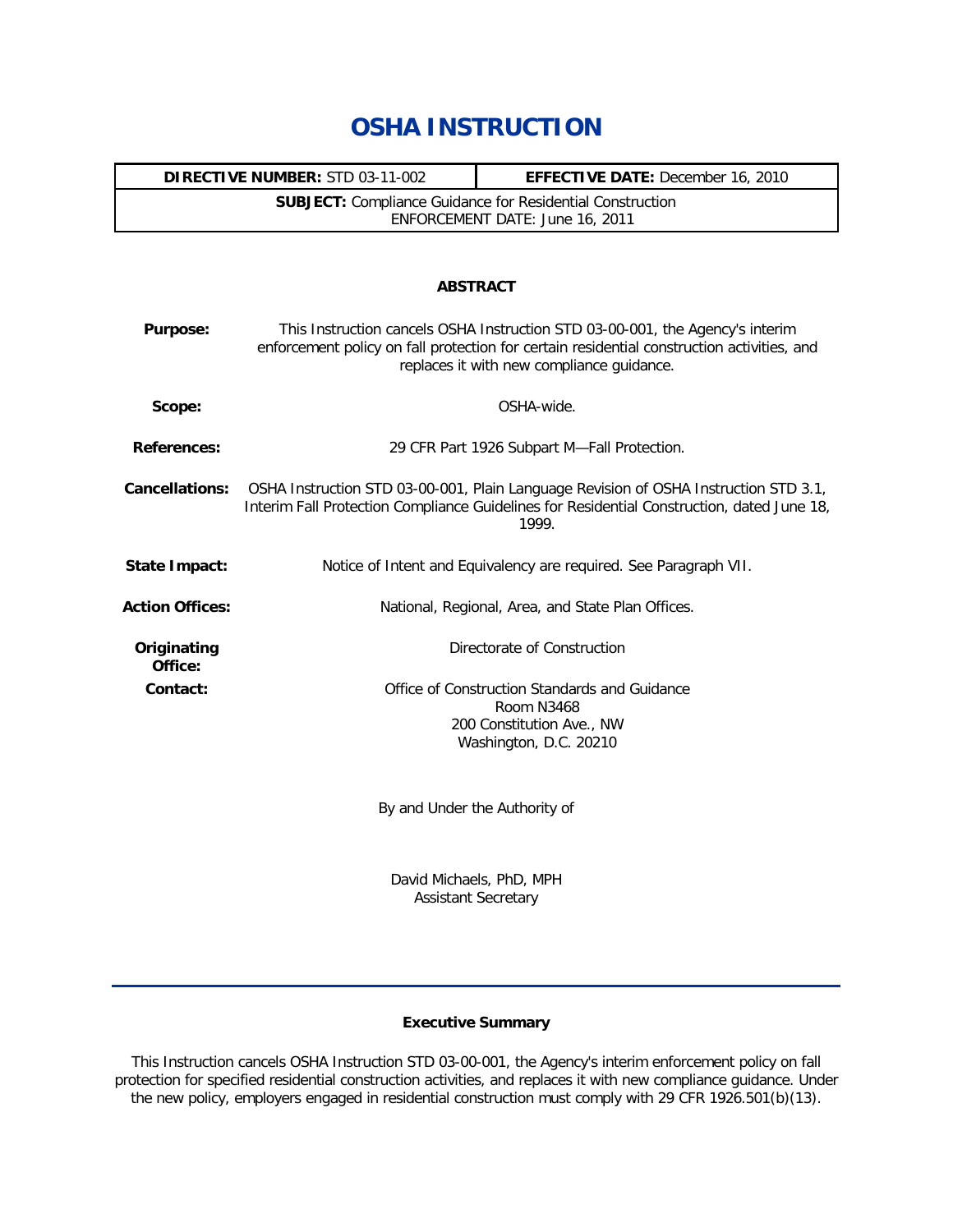Under 29 CFR 1926.501(b)(13), workers engaged in residential construction six (6) feet or more above lower levels must be protected by conventional fall protection (i.e., guardrail systems, safety net systems, or personal fall arrest systems) or other fall protection measures allowed elsewhere in 1926.501(b). However, if an employer can demonstrate that such fall protection is infeasible or presents a greater hazard, it may implement a fall protection plan meeting the requirements of 1926.502(k). The fall protection plan's alternative measures must utilize safe work practices that eliminate or reduce the possibility of a fall. The plan must be written and be site-specific. A written plan developed for repetitive use for a particular style/model home will be considered site-specific with respect to a particular site only if it fully addresses all issues related to fall protection at that site.

For purposes of determining the applicability of section 1926.501(b)(13), the term "residential construction" is interpreted as covering construction work that satisfies the following two elements: (1) the end-use of the structure being built must be as a home, i.e., a dwelling; and (2) the structure being built must be constructed using traditional wood frame construction materials and methods. The limited use of structural steel in a predominantly wood-framed home, such as a steel I-beam to help support wood framing, does not disqualify a structure from being considered residential construction.

## **Significant Changes from the Enhanced Enforcement Program (EEP)**

This Instruction cancels OSHA Instruction STD 03-00-001, dated June 18, 1999, the Agency's interim enforcement policy on fall protection for specified residential construction activities, and replaces it with new compliance guidance.

Employers engaged in residential construction who wish to use alternative fall protection measures must meet the requirements in 29 CFR 1926.501(b)(13) and 1926.502(k).

Fall protection plans used to comply with 29 CFR 1926.501(b)(13) and 1926.502(k) must be written and sitespecific.

This instruction interprets "residential construction" for purposes of 29 CFR 1926.501(b)(13) to include two elements: (1) a residence requirement; and (2) a wood frame construction requirement.

## **TABLE OF CONTENTS**

- I. [Purpose.](http://www.osha.gov/pls/oshaweb/owadisp.show_document?p_table=DIRECTIVES&p_id=4755#I)
- II. [Scope.](http://www.osha.gov/pls/oshaweb/owadisp.show_document?p_table=DIRECTIVES&p_id=4755#II)
- III. [References.](http://www.osha.gov/pls/oshaweb/owadisp.show_document?p_table=DIRECTIVES&p_id=4755#III)
- IV. [Cancellations.](http://www.osha.gov/pls/oshaweb/owadisp.show_document?p_table=DIRECTIVES&p_id=4755#IV)
- V. [Action Information.](http://www.osha.gov/pls/oshaweb/owadisp.show_document?p_table=DIRECTIVES&p_id=4755#V)
	- A. Responsible Office. Directorate of Construction
	- B. Action Offices. National, Regional, and Area Offices
	- C. Information Offices. State Plan Offices, Consultation Project Managers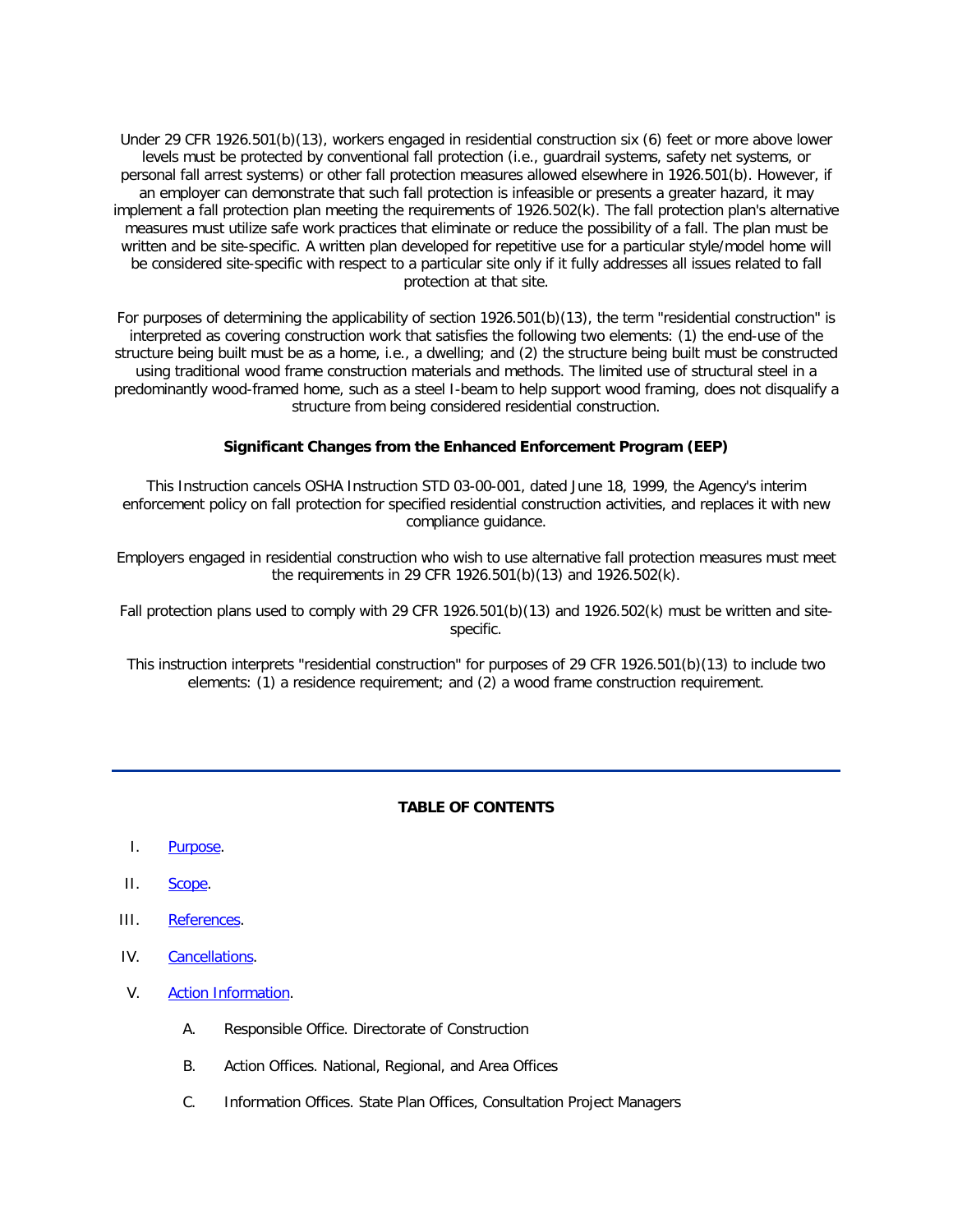- VI. [Action.](http://www.osha.gov/pls/oshaweb/owadisp.show_document?p_table=DIRECTIVES&p_id=4755#VI)
- VII. [Federal Program Change.](http://www.osha.gov/pls/oshaweb/owadisp.show_document?p_table=DIRECTIVES&p_id=4755#VII)
- VIII. [Background.](http://www.osha.gov/pls/oshaweb/owadisp.show_document?p_table=DIRECTIVES&p_id=4755#VIII)
	- A. Advanced Notice of Proposed Rulemaking (ANPR)
	- B. Comments and Information Received in Response to the ANPR
	- C. Recent Events
	- D. Conclusion to Rescind STD 03-00-001
	- IX. [Definition of "residential construction.](http://www.osha.gov/pls/oshaweb/owadisp.show_document?p_table=DIRECTIVES&p_id=4755#IX)"
		- A. Residence Requirement
		- B. Wood Frame Construction Requirement
		- C. Nursing homes, hotels, and similar facilities
	- X. [Citation Policy.](http://www.osha.gov/pls/oshaweb/owadisp.show_document?p_table=DIRECTIVES&p_id=4755#X)
	- XI. [Outreach.](http://www.osha.gov/pls/oshaweb/owadisp.show_document?p_table=DIRECTIVES&p_id=4755#XI)

## I. **Purpose**.

- A. This Instruction cancels OSHA Instruction STD 03-00-001, the Agency's interim enforcement policy on fall protection for specified residential construction activities, and replaces it with new compliance guidance.
- B. This Instruction clarifies OSHA's citation policy with regard to the requirement that employers engaged in residential construction demonstrate the infeasibility of required fall protection systems, or that such systems create a greater hazard, prior to implementing alternative measures under 29 CFR 1926.501(b)(13) and 1926.502(k). This Instruction also clarifies OSHA's enforcement policy regarding the requirements in 29 CFR 1926.502(k) that fall protection plans, when used, be written and site-specific.
- C. This Instruction interprets the term "residential construction" as used in 29 CFR 1926.501(b)(13).
- II. **Scope**. This Instruction applies OSHA-wide.
- III. **References**. 29 CFR 1926 Subpart M—Fall Protection.
- IV. **Cancellations**. OSHA Instruction STD 03-00-001 (STD 3-0.1A), Plain Language Revision of OSHA Instruction STD 3.1, Interim Fall Protection Compliance Guidelines for Residential Construction, dated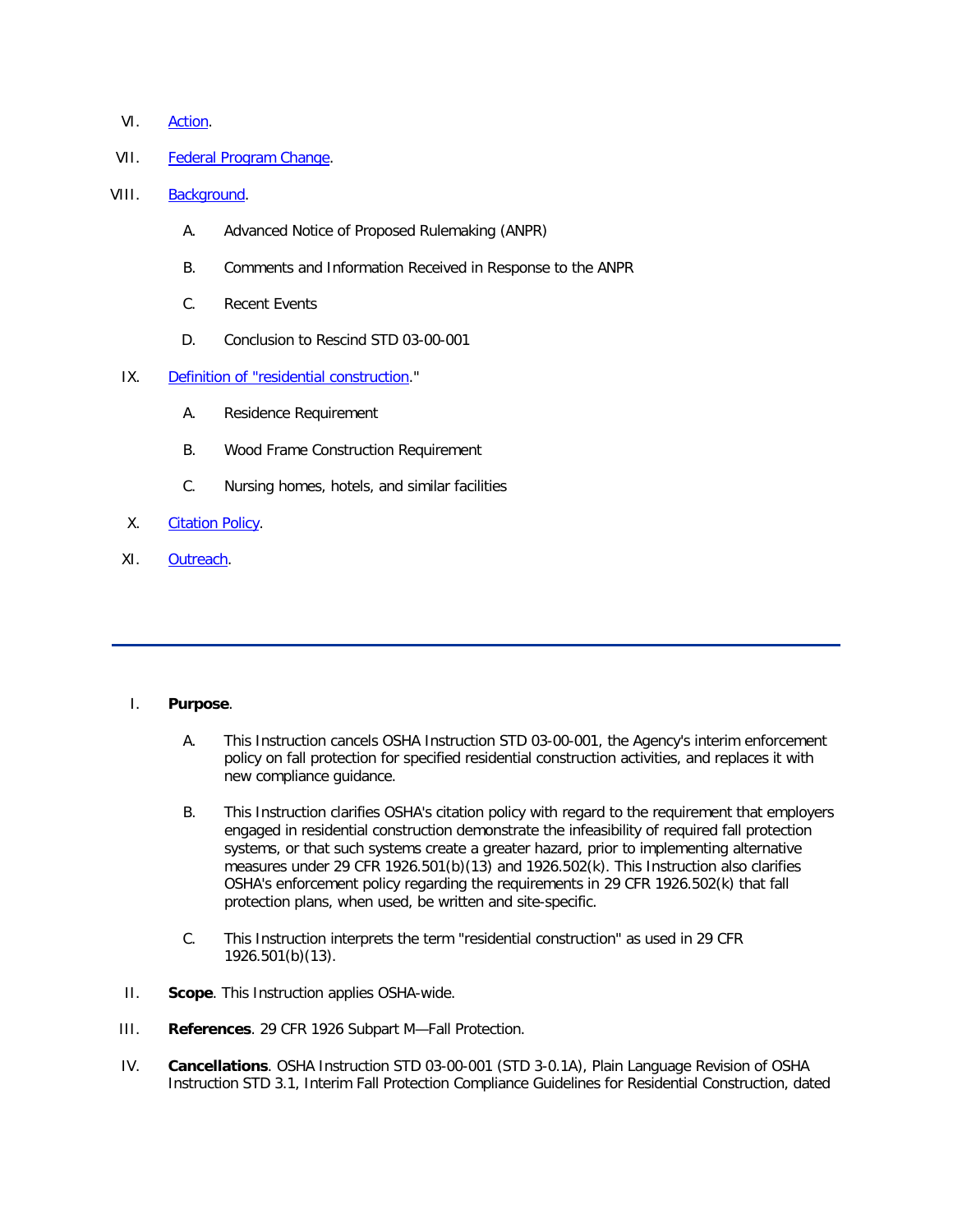June 18, 1999, is canceled. Any letters that reference the canceled directive will be revised or withdrawn, as appropriate.

# V. **Action Information**.

- A. **Responsible Office**. Directorate of Construction
- B. **Action Offices**. National, Regional, Area, and State Plan Offices
- C. **Information Offices**. Consultation Project Managers
- VI. **Action**. Regional Administrators and Area Directors shall ensure that compliance officers are familiar with the contents of this Instruction and that the enforcement guidelines are followed.
- VII. **Federal Program Change**. **Notice of Intent and Equivalency Required**. This Instruction cancels OSHA Instruction STD 03-00-001, the Agency's interim enforcement policy on fall protection for certain residential construction activities, and replaces it with new compliance guidance. Some States did not adopt, or have since rescinded, the earlier directive. States with OSHA-approved State Plans must have a compliance directive on fall protection in residential construction that, in combination with applicable State Plan standards, results in an enforcement program that is at least as effective as Federal OSHA's program. State plans must adopt the interpretation of "residential construction" and the citation policy described in paragraphs IX and X of this Instruction or an at least as effective alternative interpretation and policy. Those States that adopted the policy in the December 8, 1995 STD 3.1 and/or the June 18, 1999 directive STD 03-00-001 (old directive number STD 3-0.1A), must similarly rescind those policies.

States are required to notify OSHA within 60 days whether they intend to adopt a change in policies and procedures identical to this Instruction or adopt or maintain different inspection policies and procedures for fall protection in residential construction. If a State adopts or maintains policies and instructions that differ from Federal OSHA's, the State must identify the differences in its policies and either post its different policies on its State Plan website and provide the link to OSHA or provide an electronic copy to OSHA with information on how the public may obtain a copy from the State If the State adopts identical policies and procedures, it must provide the date of adoption to OSHA. State adoption must be accomplished within 6 months, with posting or submission of documentation within 60 days of adoption. OSHA will provide summary information on the State responses to this Instruction on its website.

VIII. **Background**. The fall protection requirements for residential construction are set out in Subpart M at 29 CFR 1926.501(b)(13), which requires fall protection (usually conventional fall protection, i.e., guardrail systems, safety net systems, or personal fall arrest systems) for work 6 feet or more above lower levels, except where employers can demonstrate that such fall protection systems are infeasible or would create a greater hazard. Although the standard does not mention personal fall restraint systems, OSHA has previously stated that it accepts a properly utilized fall restraint system in lieu of a personal fall arrest system when the restraint system is rigged in such a way that the worker cannot get to the fall hazard. (See, e.g., Gilmore letter 11/2/95.) (OSHA notes that fall protection requirements for residential construction work performed on scaffolds, ladders, and aerial lifts are in Subpart L, Subpart X, and 29 CFR 1926.453 respectively, not 29 CFR 1926.501(b)(13).)

Under 1926.501(b)(13), the employer need not use conventional fall protection if it can demonstrate that doing so is infeasible or would pose a greater hazard. Instead, in that situation, the employer must develop and implement a written, site-specific fall protection plan meeting the requirements of 29 CFR 1926.502(k). A note to 1926.501(b)(13) explains that "[t]here is a presumption that it is feasible and will not create a greater hazard to implement at least one of the . . . [required] fall protection systems. Accordingly, the employer has the burden of establishing that it is appropriate to implement a fall protection plan . . . in lieu of implementing any of those systems."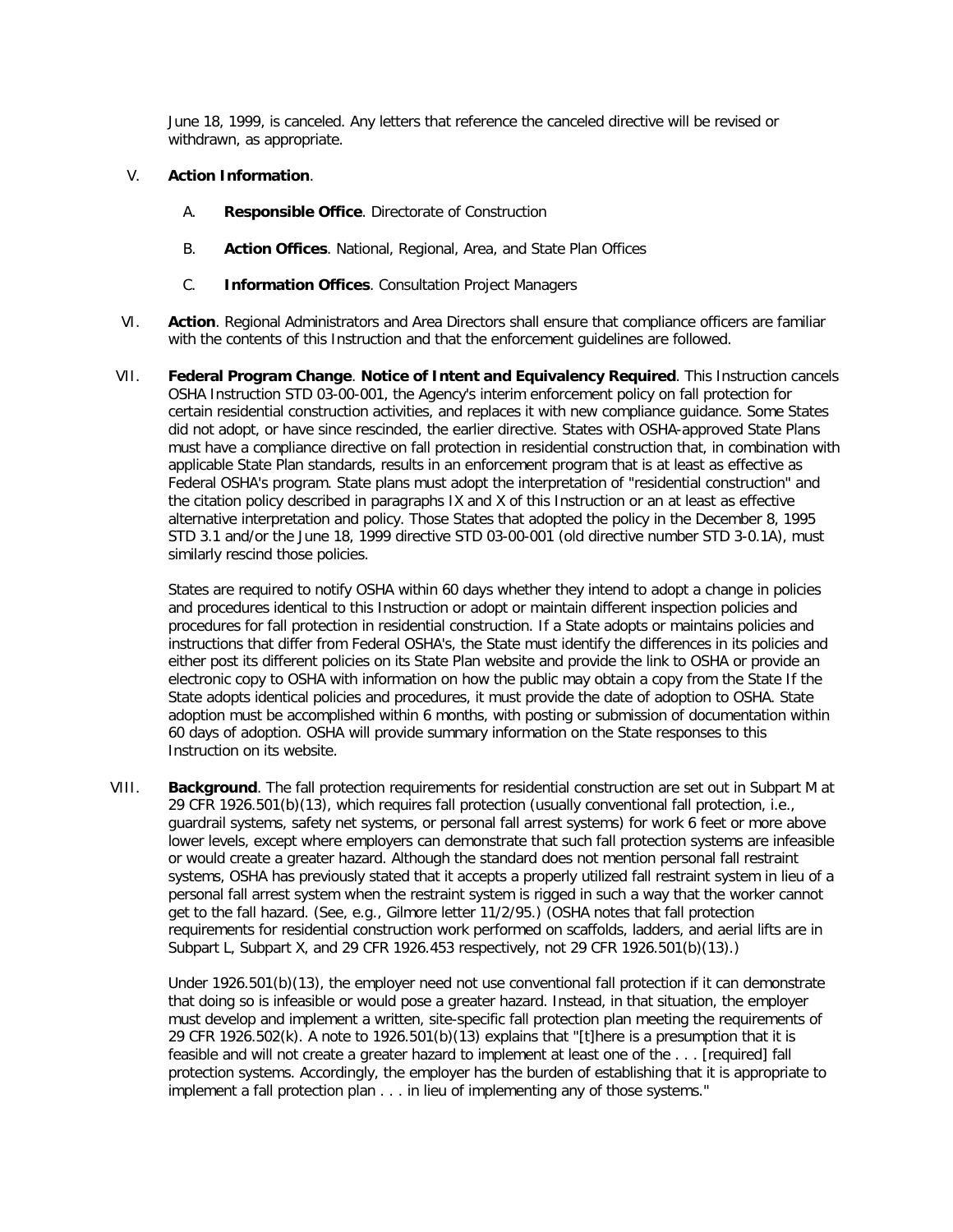OSHA included flexible language in 1926.501(b)(13) because of concerns expressed by some commenters during the Subpart M rulemaking about the feasibility and safety of using conventional fall protection for residential construction. After OSHA promulgated 1926.501(b)(13), however, representatives of the residential construction industry argued that they needed even more compliance flexibility than the standard allowed. As a result, OSHA issued Instruction STD 3.1 on December 8, 1995. STD 3.1 set out an interim compliance policy that permitted employers engaged in certain residential construction activities to use specified alternative procedures instead of conventional fall protection. These alternative procedures could be used without a prior showing of infeasibility or greater hazard and without a written, site-specific fall protection plan. The Agency never intended STD 3.1 to be a permanent policy; in issuing the Instruction, OSHA stated that the guidance provided therein would "remain in effect until further notice or until completion of a new formal rulemaking effort addressing these concerns."

For purposes of STD 3.1, "residential construction" was defined to cover the building of "structures where the working environment, and the construction materials, methods, and procedures employed [we]re essentially the same as those used for typical house (single-family dwelling) and townhouse construction." OSHA stated that "[d]iscrete parts of a large commercial structure . . . [could] come within the scope of th[e] directive (for example, a shingled entranceway to a mall), but  $\dots$  [that] d[id] not mean that the entire structure thereby c[ame] within the terms of th[e] directive."

On June 18, 1999, the Agency issued STD 3-0.1A (subsequently re-designated STD 03-00-001), which was a plain language replacement for STD 3.1. OSHA continued to describe its guidance on fall protection for residential construction as an "interim enforcement policy." The Agency stated that it would "solicit public comment on fall protection issues in residential construction in an Advance Notice of Proposed Rulemaking . . . and [a]fter analyzing those comments . . . [would] re-evaluate" the interim policy.

In STD 03-00-001, OSHA clarified that for purposes of the interim guidance, "residential construction" was characterized by certain materials, i.e., "wood framing (not steel or concrete) [and] wooden floor joists and roof structures," and certain methods, i.e., "[t]raditional wood frame construction techniques."

# A. **Advanced Notice of Proposed Rulemaking (ANPR)**.

Shortly after issuing STD 03-00-001, OSHA published the Advanced Notice of Proposed Rulemaking (ANPR). (64 FR 38077 (Docket S-206C) (July 14, 1999).) The Agency noted that publication of that notice marked the "begin[ing] [of its] . . . evaluation . . . of" STD 03-00-001." (64 FR at 38078.) OSHA explained the ANPR as follows:

OSHA emphasizes that the extensive rulemaking process completed in 1994 established that the fall protection requirements in the rule are reasonably necessary and appropriate to protect employees from the significant risks of fall hazards. Providing such protection was demonstrated to be both technologically and economically feasible. . . . However, because of . . . concerns raised by employers engaged in . . . [certain residential construction] operations . . . we are seeking additional information.

(64 FR at 38078.) In the ANPR, the Agency noted that there had been "advances in the types and capability of commercially available fall protection equipment" since the promulgation of 1926.501(b)(13) (64 FR at 38080), and stated that it "intend[ed] to rescind . . . [STD 03-00- 001] unless persuasive evidence . . . [was] submitted . . . demonstrating that for most residential construction employers complying with . . . [1926.501(b)(13)] is infeasible or presents significant safety hazards." (64 FR at 38078.) The Agency also sought comments on the definition of "residential construction."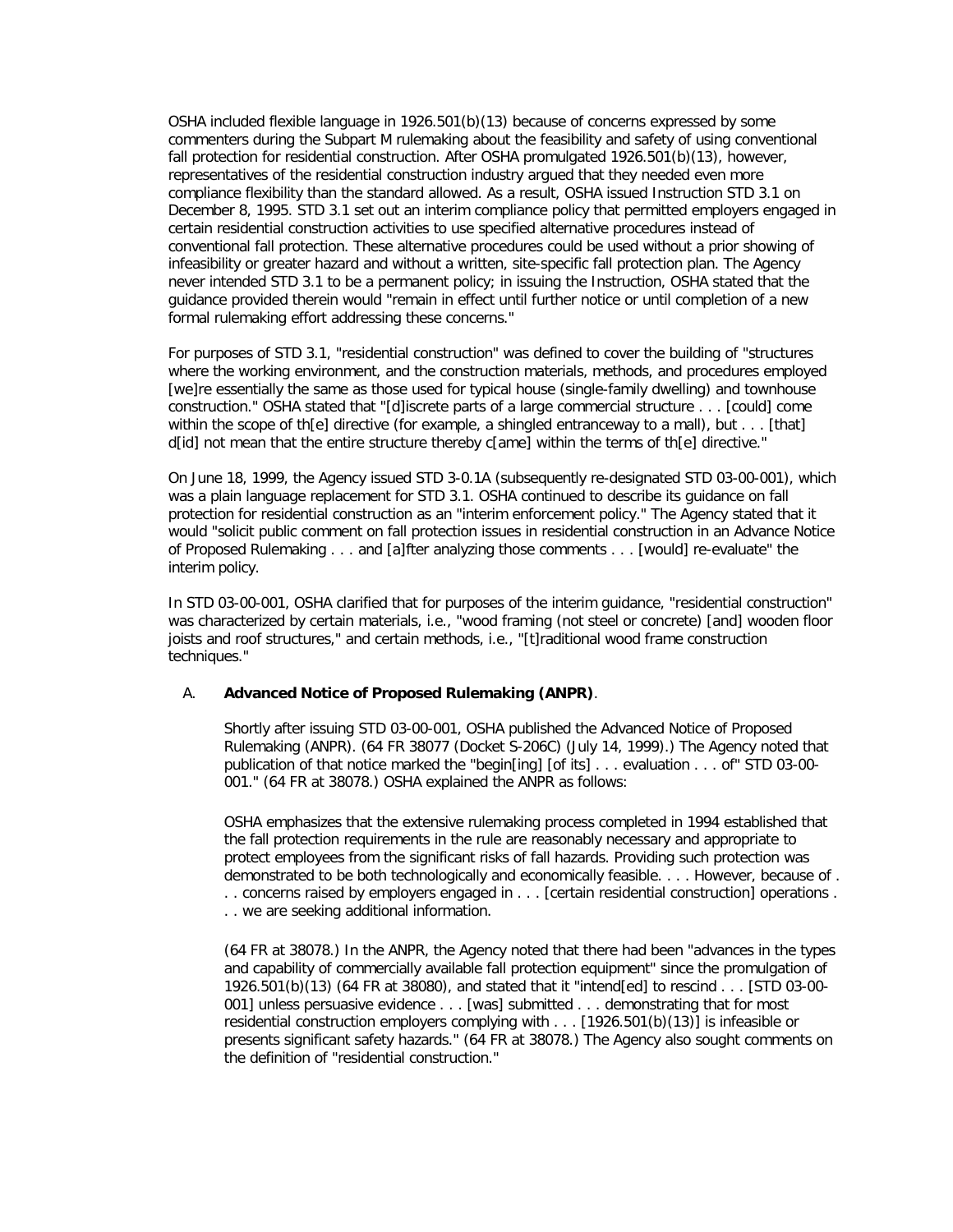#### B. **Comments and Information Received in Response to the ANPR**.

OSHA received comments in response to the ANPR from unions, members of the residential construction industry (including contractors, manufacturers, trade associations, and consultants), and other interested parties. The commenters were divided on the planned rescission of STD 03-00-001. Some supported the planned withdrawal. For example, the United Steelworkers of America (OSHA-S206C-2006-0924-1429) "strongly urge[d]" OSHA to withdraw the directive and commented that it did "not believe that the alternative procedures [in the directive] provide any **positive** protection for residential construction workers." And Web-Tech Safety Products (OSHA-S206C-2006-0924-0039) commented that "the scale of exemption from fall protection provided under STD 3.1/3-0.1A is no longer necessary." Others, however, expressed ongoing concerns about the feasibility of conventional fall protection for certain types of residential construction work and urged OSHA to retain the interim guidance. For example, the Residential Construction Employers Council (RCEC) (OSHA-S206C-2006-0924-0172) argued in favor of the "[c]ontinued use of the Interim Fall Protection Standard," and the National Roofing Contractors Association (NRCA) (OSHA-S206C-2006-0924-0189) "strongly encourage[d] OSHA to keep Directive STD 3-0.1A in effect."

The commenters who opposed the planned withdrawal of the directive focused primarily on concerns about the feasibility of personal fall arrest systems. For example, the National Association of Home Builders (NAHB[\)](http://www.osha.gov/pls/oshaweb/owadisp.show_document?p_table=DIRECTIVES&p_id=4755#1) (Ex.  $3-2453$ )<sup>1</sup> was concerned about a lack of proper attachment points for personal fall arrest equipment during some types of work, asserting that before the completion of a roof system "there is no attachment point for an anchor that meets . . . [OSHA] requirements." (As noted below, however, the NAHB has subsequently changed its position on STD-03-00-001.) The RCEC (OSHA-S206C-2006-0924-0172) suggested that personal fall arrest cannot be used for the installation of roof sheathing because "multiple anchor points would be required for repositioning and it would create a swing fall hazard due to the amount of rope needed to adequately traverse the roof[.]" And the NRCA (OSHA-S206C-2006-0924-0189) commented that the use of personal fall arrest systems for roofing work exposed workers to fall hazards for a longer period of time and created other hazards, such as tripping and burning.

Other commenters argued that personal fall arrest systems **can** be used for residential construction work, particularly with respect to work done after the roof is fully sheathed. For example, the Safety Equipment Association (OSHA-S206C-2006-0924-0167), which represents the leading manufacturers of personal fall protection systems and components, commented that "[t]emporary and permanent roof anchorage connectors designed to provide a fall arrest attachment point at the roof peak or along the structural members of the roof surface are available from many manufacturers." And the Steelworkers union (OSHA-S206C-2006-0924- 1429) commented that "roof anchors used in conjunction with fall arrest systems . . . are feasible" for roofing work.

OSHA believes that personal fall arrest systems generally can be used safely and effectively in residential construction, including for roofing work. The use of adjustable and retractable lanyards can greatly minimize the tripping or entanglement hazards that the NRCA was concerned about. Such hazards can also be controlled using safe work practices, such as coordinating the movements of workers on the roof. And the Agency is not persuaded by the RCEC's suggestion that the use of personal fall arrest systems during the installation of roof sheathing exposes workers to swing hazards. If a fall occurs in an established work zone, a properly engineered fall arrest system and safe work practices will prevent the worker from being subjected to a swing hazard. Horizontal lifelines that allow the anchorage point to move along with the worker can also address swing hazards. Finally, based on enforcement experience, OSHA is convinced that fall arrest systems can be used with commerciallyavailable anchors that can be installed without increasing the duration of exposures to fall hazards or impeding production schedules. Web-Tech Safety Products Inc. (OSHA-S206C-2006-0924-0039) explained that their strap anchor "does not interfere with productivity,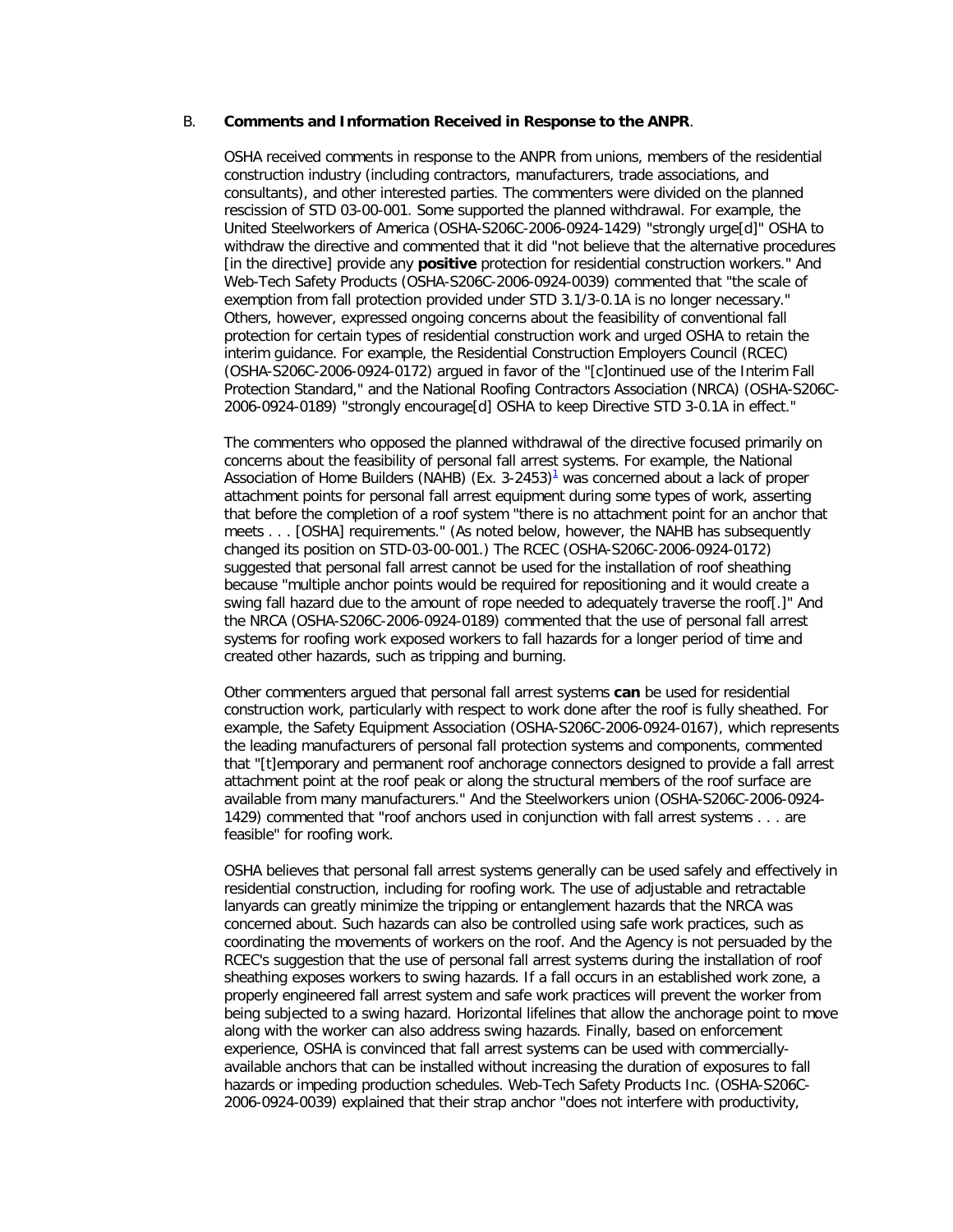because of the speed, simplicity and location of its installation," and that "[i]t takes about ten seconds to install . . . [a strap anchor]."

OSHA notes that employers in residential construction will often be able to use personal fall restraint systems in situations in which it might be problematic to use personal fall arrest systems. Fall restraint systems can be used effectively to prevent falls by tethering workers to structural members, such as braced trusses and studs. In addition, on sheathed floor and roof trusses, personal fall restraint systems can prevent workers from reaching an unprotected side or edge. Because fall restraint systems are designed to prevent a worker from falling (as opposed to arresting a fall once it occurs), OSHA does not require anchors for restraint systems to meet the 5,000 pound strength requirement that applies to anchors for personal fall arrest systems.<sup>[2](http://www.osha.gov/pls/oshaweb/owadisp.show_document?p_table=DIRECTIVES&p_id=4755#2)</sup> (See 29 CFR 1926.502(d)(15); see also 64 FR at 38081 ("[t]he anchor for [a fall restraint] system is not called on to withstand the forces of an arrested fall").) Therefore, using a fall restraint system may be a viable way for employers to provide fall protection in situations in which they have concerns about the adequacy of available anchorage points for fall arrest equipment.

In any event, even if there are some isolated residential construction tasks for which it is infeasible or creates greater hazards to use personal fall arrest systems, that does not end the Agency's inquiry into whether "for most residential construction employers complying with . . . [1926.501(b)(13)] is infeasible or presents significant safety hazards." Personal fall arrest is just one type of conventional fall protection that can be used to comply with 29 CFR 1926.501(b)(13). Employers can also use guardrail systems or safety net systems. And, as mentioned previously, employers can have their personnel work from ladders, scaffolds, or aerial lifts in lieu of complying with 1926.501(b)(13). (And see below for a discussion of more recent advances in the use of personal fall arrest equipment.)

OSHA received a few comments suggesting that employers may have problems using guardrail systems, safety net systems, or non-Subpart M protective measures for some residential construction activities. For example, the NRCA (OSHA-S206C-2006-0924-0189) commented that "guardrails and safety net systems are . . . not a practicable option for most residential structures." Safety Research, Inc. (OSHA-S206C-2006-0924-0028) stated that "[g]uardrails and nets are not feasible for some exposures in the residential construction industry." The NAHB (Ex. 3-2453) commented that guardrail systems are infeasible for some residential construction activities because there are no suitable attachment points for them. The NAHB also suggested that the use of guardrail systems may increase the amount of time workers are exposed to falls. And the National Frame Builders Association (OSHA-S206C-2006-0924-0074) commented that safety net systems "are not practical" and that "guardrails will not work on post frame construction." The Frame Builders also commented that "standard scaffolds are . . . difficult to use because of non-graded worksites . . . and . . . large roof overhangs."

In contrast, other commenters described ways in which conventional fall protection and non-Subpart M work methods **can** be used at various stages of residential construction. Philip Colleran (OSHA-S206C-2006-0924-1438), a Certified Safety Professional with more than 25 years of experience in construction safety, commented that "[c]onventional fall protection . . . [is] available to all trades that follow framing and can be used in the same manner as the rest of the construction industry." Roof-Rail Company, Inc. (OSHA-S206C-2006-0924-0126) provided OSHA with evidence of a guardrail system that can be used for "a very large proportion of residential structures" and could "provid[e] effective primary fall protection for nearly everyone working on or above the top plate." The Steelworkers union (OSHA-S206C-2006-0924-1429) explained that "there are ways to protect [residential construction workers]

. . . from falls by the use of scaffolds, personal lifts, scissor jacklifts etc." and, even with respect to the sheathing of roofs, that "scaffolds[] or personal lifts can be used to protect workers." Vince Gallagher of Safety Research Inc. (OSHA-S206C-2006-0924-0028), with more than two decades of experience as a safety professional and expertise in controlling fall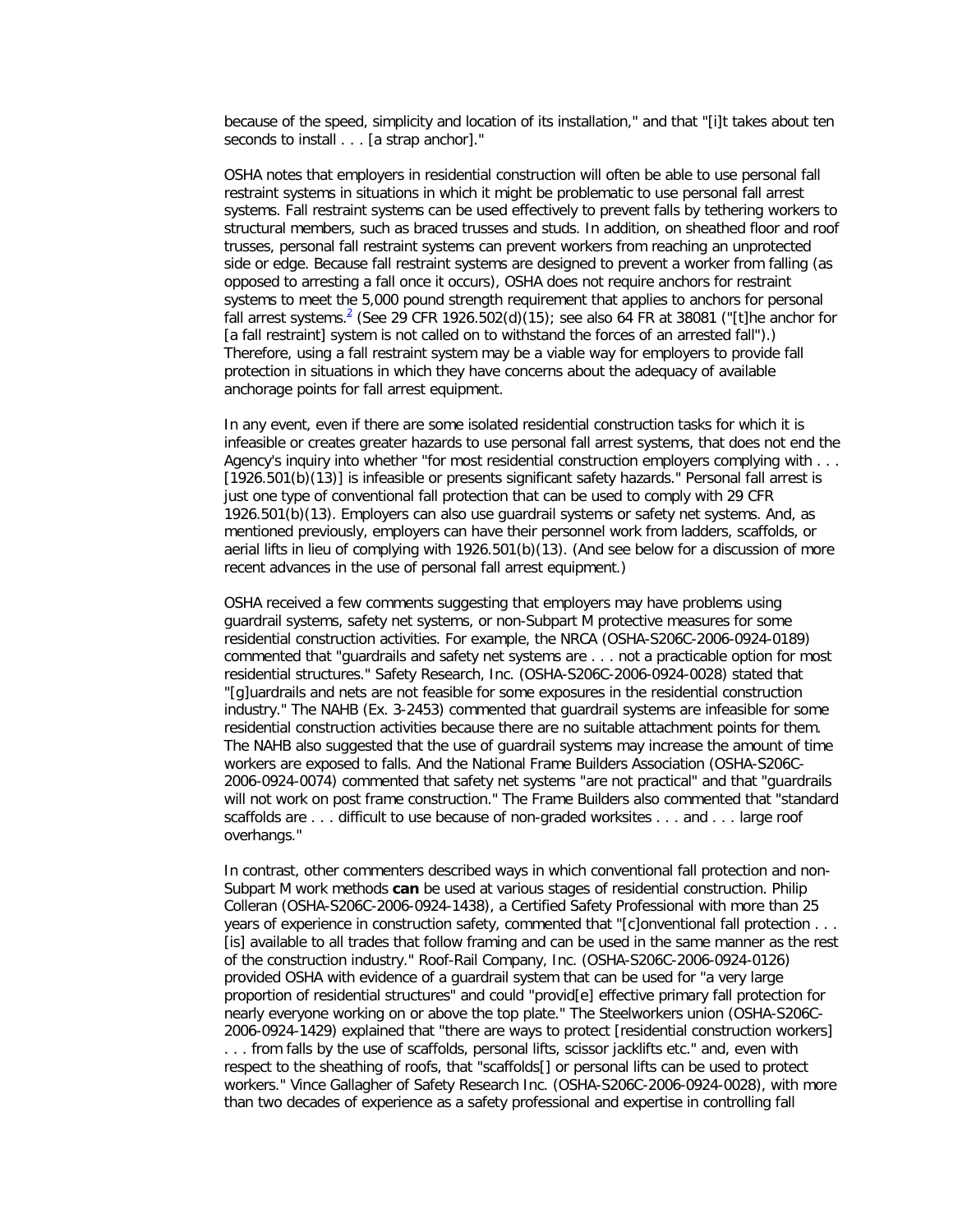hazards, commented that feasible means of protecting workers from falls in residential construction include "scissors lifts, telescoping and articulating boom lifts, a wide variety of personnel lifts, [and] rolling scaffolds." Mr. Gallagher also noted that catch platforms can be feasible for residential construction work performed at elevations of six feet or higher. (A catch platform set adjacent to an elevated work position limits the fall distance from that position to less than 6 feet and the catch platform's guardrails protect workers from falling from the platform to lower levels.)

At most, the ANPR record suggests that in some circumstances it may be infeasible or unsafe to use guardrail systems, safety net systems, or non-Subpart M work methods for isolated residential construction tasks. But OSHA is not persuaded that there are significant safety or feasibility problems with the use of such equipment for the vast majority of residential construction activities.

The NRCA (OSHA-S206C-2006-0924-0189) asked OSHA to revisit the economic feasibility findings it made for the roofing industry in the Subpart M rulemaking. The roofers suggested that OSHA underestimated costs for their industry and argued that "mandating . . . the use of . . . [conventional fall protection] systems for virtually all residential (steep-slope) roofing work will effect a substantial competitive realignment within the industry." The NRCA did not, however, present any data or concrete evidence to support its assertions, so OSHA has not been persuaded that there is a need to disturb the economic feasibility findings made with respect to the roofers in the 1994 rulemaking.

Overall, the comments to the ANPR did not persuade OSHA that "most residential construction employers" would be unable to find a safe and feasible means of protecting workers from falls in accord with 29 CFR 1926.501(b)(13). When OSHA promulgated Subpart M in 1994, it concluded that it was generally feasible for employers to provide conventional fall protection for residential construction work, and OSHA has concluded that the ANPR record, considered as a whole, does not demand a different finding.

## C. **Recent Events**.

#### ACCSH Meetings and Recommendations

In September 2000, OSHA's Advisory Committee on Construction Safety and Health (ACCSH) voted six to two in favor of recommending that OSHA rescind STD 0[3](http://www.osha.gov/pls/oshaweb/owadisp.show_document?p_table=DIRECTIVES&p_id=4755#3)-00-001. $^3$  Since then, a number of home builders and fall protection equipment manufacturers have made presentations to ACCSH's Residential Fall Protection Work Group describing new ways of using fall protection – including guardrail systems, personal fall arrest systems, and personal fall restraint systems – safely and effectively in residential construction. The Work Group has even received information about methods currently being used to provide conventional fall protection during wood truss installation – one of the tasks OSHA identified as having a potential feasibility problem when it promulgated 1926.501(b)(13) in 1994. (See 59 FR 40672, 40693 (Aug. 9, 1994).) For more information about the presentations that have been made to the ACCSH Work Group over the years see, e.g., OSHA-2009-0030-0025 (transcript of Dec. 10, 2009 ACCSH meeting); OSHA-2009-0030-0015 (Dec. 8, 2009 Work Group report); OSHA-2009-0030-0015.3 (presentation by LeBlanc Building Co.); OSHA-2009-0020-0004 (transcript of July 31, 2009 ACCSH meeting); OSHA-2008-0013-0003 (May 14, 2008 Work Group report); OSHA-2008-0013-0002 (minutes from Jan. 2008 ACCSH meeting); OSHA-2007-0082-0013 (Jan. 23, 2008 Work Group report).

At the January 2008 ACCSH meeting, the Residential Fall Protection Work Group took the position that STD 03-00-001 "creates confusion" and "allows some to not follow Subpart M even if it could be feasible." (OSHA-2008-0013-0002.) And at an ACCSH meeting on May 15, 2008, a representative of the Work Group stated that the group had concerns about the directive's assumption that there are no feasible means of providing conventional fall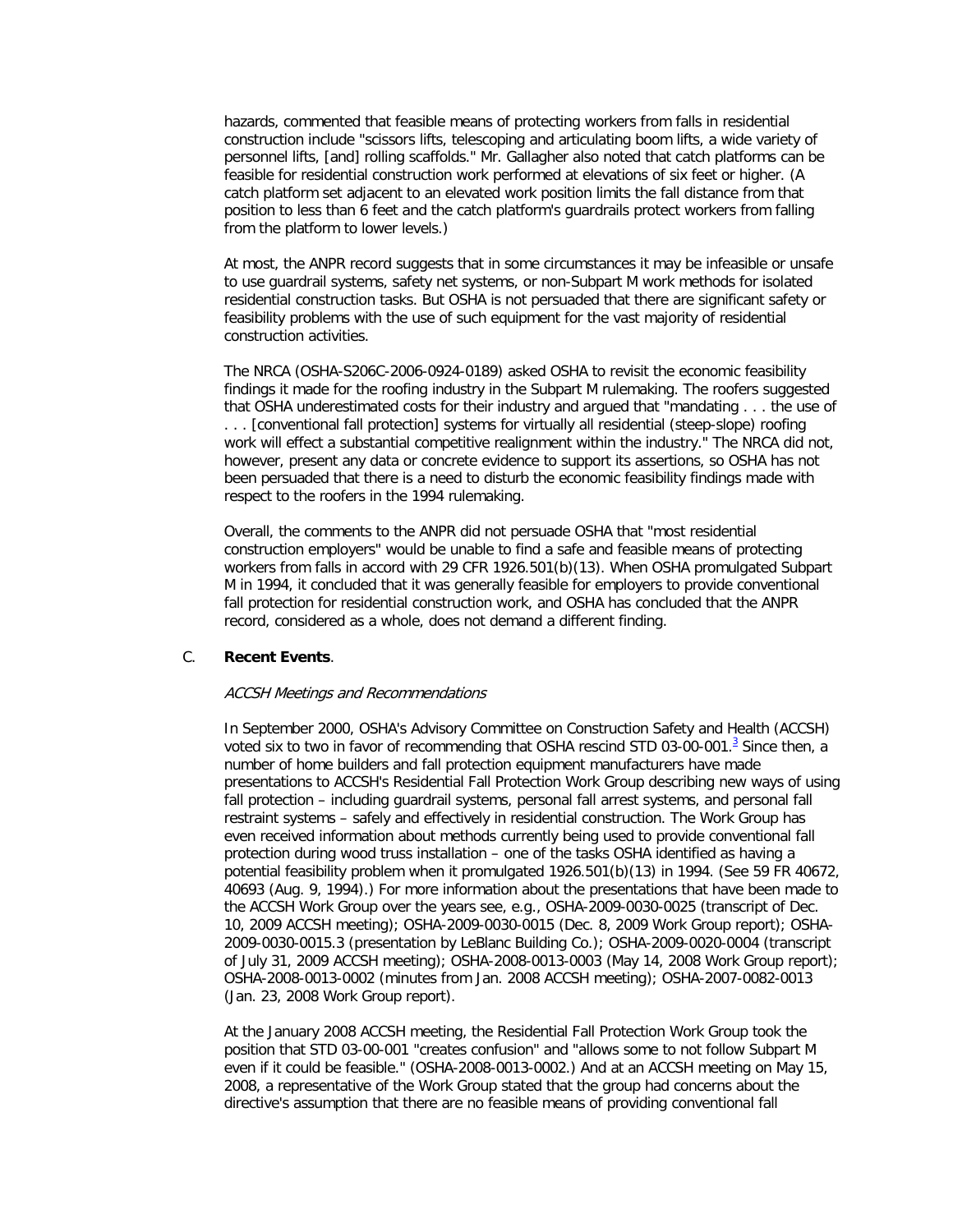protection for the specified residential construction activities. The Work Group representative explained:

It makes the assumption that there's nothing [available] . . . and the committee, I think as a whole, felt . . . that something should compel an employer to look again in 2008 and see iff there [is] something now available that could . . . provide conventional or full, genuine fall protection . . . .

(OSHA-2008-0013-0023.) At that same meeting in May 2008, ACCSH voted six to two to recommend, for a second time, that OSHA rescind STD 03-00-001. (OSHA-2008-0013-0023.)

At the December 2009 ACCSH meeting, a representative of the NRCA presented a motion to have the Committee recommend that OSHA leave STD 03-00-001 in place with respect to roofing work until ACCSH could deliberate on roofing-specific issues at its next meeting. The motion failed to carry enough votes to pass. And at the same meeting the NRCA representative all but conceded that there are now safe and feasible means of providing conventional fall protection for roofing work, stating that it is currently "very tough" to establish that conventional fall protection is infeasible or creates a greater hazard "given all the things we have been seeing lately and what we know." (OSHA-2009-0030-0026.)

With feasibility no longer the roofers' primary stated concern, the NRCA representative argued that the directive should continue to apply to roofers because many employers in that industry would chose to provide no fall protection instead of incurring the burden of using conventional fall protection or establishing infeasibility or a greater hazard and writing a compliant fall protection plan. According to this argument, the slide guards the roofers are using in compliance with the directive, while admittedly not "the best method," are preferable to no fall protection at all. (OSHA-2009-0030-0026.) But OSHA does not consider it good policy or in the interest of worker health and safety to set compliance obligations based on what employers in a given industry are willing to do, as opposed to what they are capable of doing. Cf. Faultless Div., Bliss & Laughlin Indus., Inc. v. Secretary of Labor, 674 F.2d 1177, 1187 n. 18 (7th Cir. 1982) (noting that "unwarranted reliance on industry practice and custom may reduce government regulation under the OSH Act to unintended industry selfregulation"); Secretary of Labor v. State Sheet Metal Co., Inc., 16 BNA OSHC 1155 (OSHRC Apr. 27, 1993) ("[E]ven if everyone else were leaving their employees unprotected, the fact that State's conduct may have been consistent with the normal practice in its industry is irrelevant if the standard specifically requires a different course of action. . . . . [A]n employer cannot be excused from noncompliance on the assumption that everyone else will ignore the law.").

#### NAHB Letter

In an April 11, 2008, letter to OSHA, the NAHB indicated that it has changed its position on STD 03-00-001 and now favors withdrawal of the directive. The NAHB explained the change in its position as follows:

The National Association of Home Builders . . . recognizes that falls continue to be the leading cause of injuries and fatalities in the home building industry and we are concerned that there is too much confusion in the residential construction industry as to what fall protection standards must be complied with and what methods must be used to prevent fall-related accidents. Therefore, NAHB requests that . . . OSHA consider withdrawing the directive OSHA STD 03-00-001- STD 3-0.1A- Plain Language Revision of OSHA Instruction STD 3.1, Interim Fall Protection Compliance Guidelines for Residential Construction, which sets out the Agency's interim enforcement policy on fall protection for certain residential construction activities.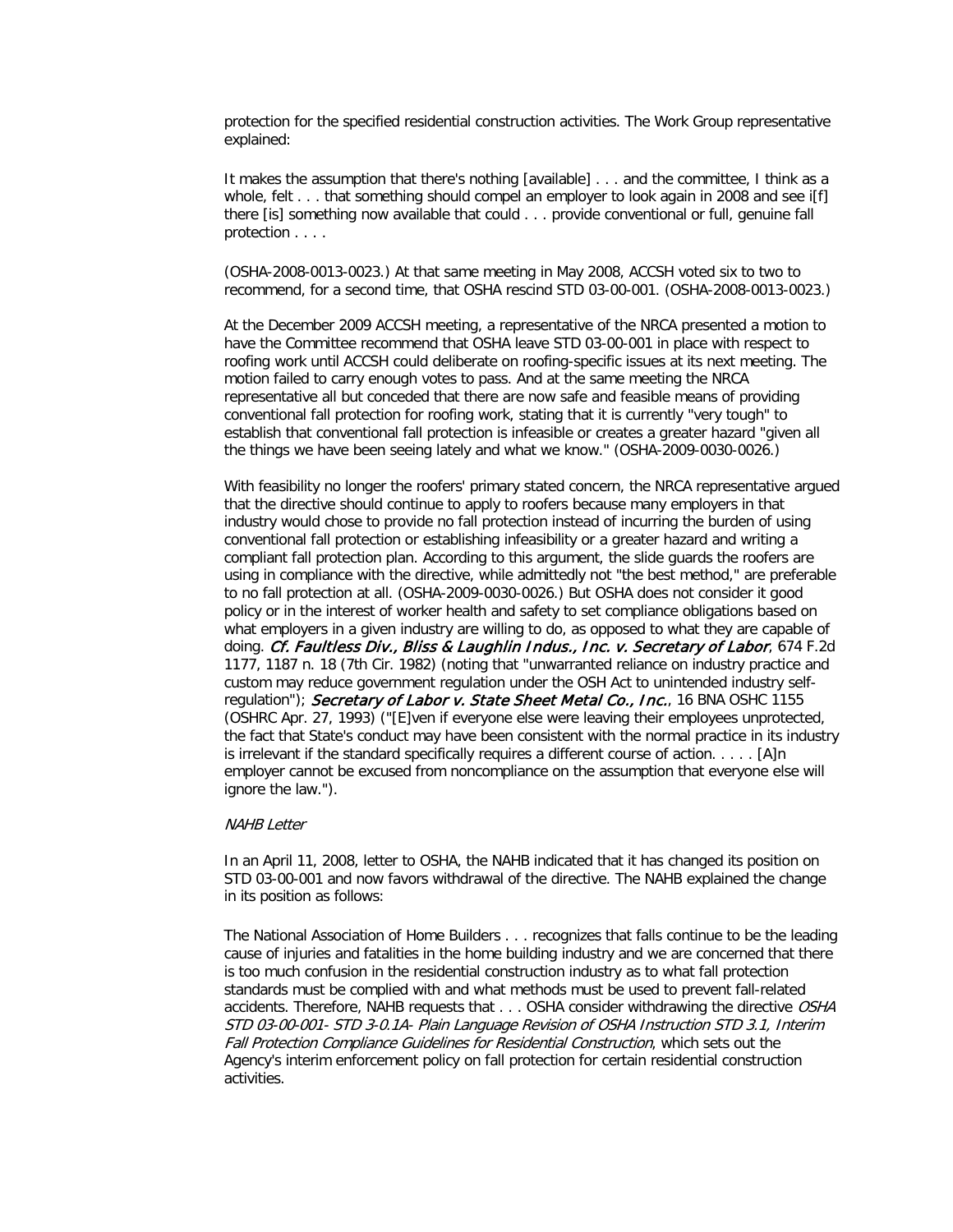We believe that OSHA STD 03-00-001 is a further source for uncertainty surrounding fall protection for the residential construction industry. This directive has created confusion as to what fall protection standards must be complied with by the residential construction industry. Although previously supportive of OSHA STD 03-00-001, now that it has been implemented for nearly 13 years, NAHB is concerned that this OSHA directive has created confusion in the residential construction industry as to what fall protection methods and systems must be used to comply with OSHA standards.

We believe the confusion stems from the variety of sources of fall protection compliance information that builders and trade contractors need to find, read, understand, and then follow. NAHB believes that following § 29 CFR Subpart M - Fall Protection would eliminate confusion in the residential construction industry as to what fall protection methods and systems must be used and would make compliance with OSHA fall protection requirements for the home building industry much simpler and easier to understand, as well as put into practice.

#### **OSHSPA**

In a letter dated October 22, 2008, the Occupational Safety and Health State Plan Association (OSHSPA), the organization of States that operate OSHA-approved State Plans, notified OSHA that on October 7, 2008, its membership unanimously passed a motion recommending rescission of STD 03-00-001. The letter explained that "OSHSPA membership feels that the interim fall protection guidelines are unnecessary . . . [because] residential construction activities performed at heights six feet or more above floor or ground level can be performed in a safe manner utilizing common building practices and conventional personal protective equipment . . . [and because] STD 03-00-001 has led to confusion in the regulated construction industry and potentially places employees . . . at unnecessary risk."

### D. **Conclusion to Rescind STD 03-00-001**.

There continue to be high numbers of fall-related fatalities in residential construction. As stated above, OSHA considered the comments received in response to the 1999 ANPR and concluded that it did not receive "persuasive evidence" to "demonstrate[e] that for most residential construction employers complying with the rule is infeasible or presents significant safety hazards." (64 FR at 38078.) The recommendations from ACCSH, the NAHB, and OSHSPA, as well as the evidence presented to the ACCSH Residential Fall Protection Work Group showing that conventional fall protection is available and can be used for almost all residential construction operations, provide a separate and independent grounds for OSHA's decision to withdraw STD 03-00-001.

OSHA acknowledges that there may be isolated situations in which it is infeasible or creates a greater hazard to use conventional fall protection in residential construction, but the Agency believes that 29 CFR 1926.501(13) provides sufficient flexibility to accommodate employers in those situations. Any employer doing residential construction that can demonstrate that the use of conventional fall protection is infeasible or creates a greater hazard may use a fall protection plan and alternative fall protection measures in accord with 29 CFR 1926.502(k). Employers also have the option of having workers work from scaffolds (in compliance with Subpart L), ladders (in compliance with Subpart X) or aerial lifts (in compliance with 29 CFR 1926.453) instead of complying with 1926.501(b)(13).

The Agency has decided not to pursue rulemaking regarding fall protection in residential construction at the present time. OSHA believes that rescinding STD 03-00-001 and relying on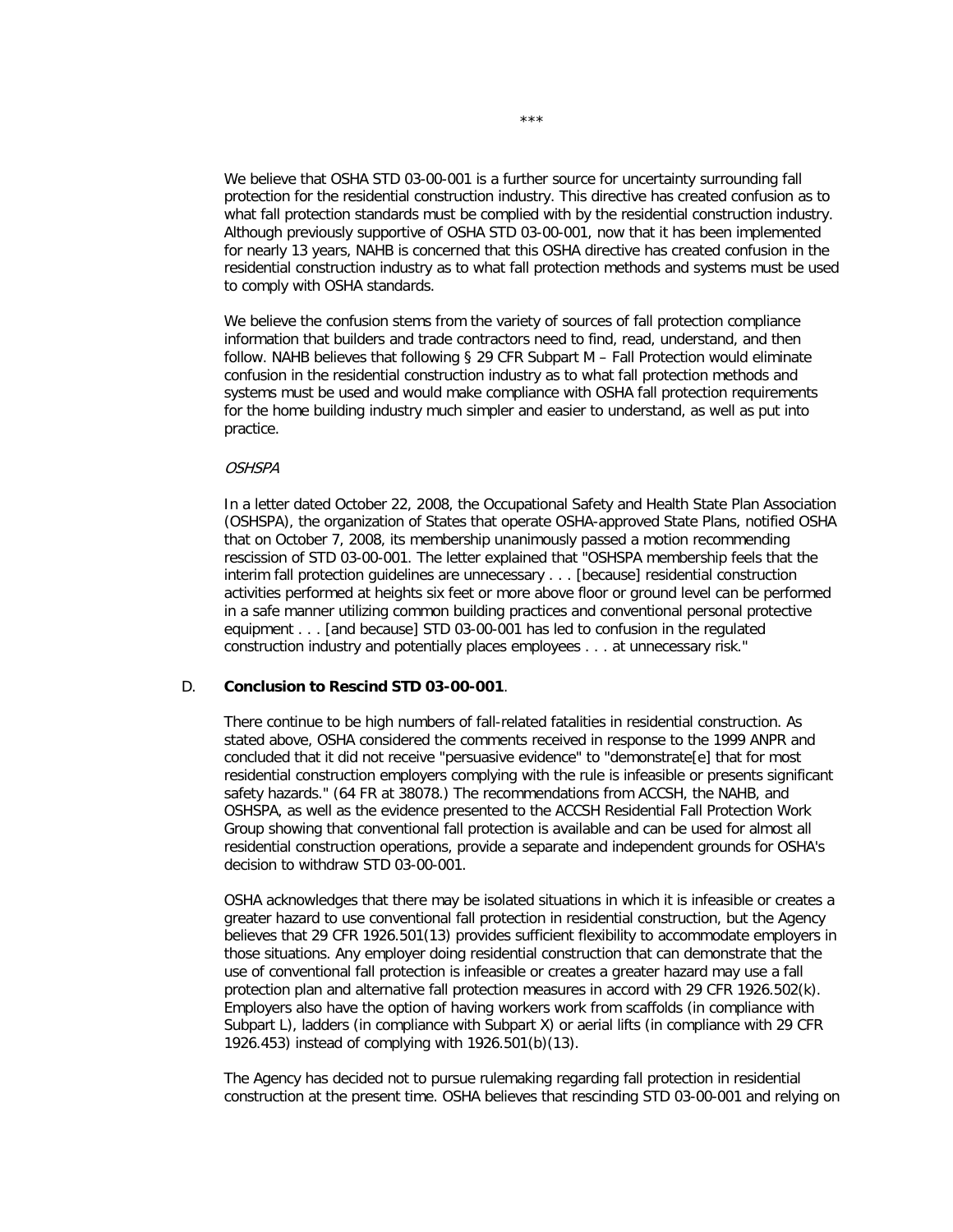the original intent of subpart M to regulate fall protection in residential construction will provide adequate protection for workers and sufficient compliance flexibility for employers.

For these reasons, the Agency is hereby rescinding STD 03-00-001.

## IX. **Definition of "residential construction."**

Under STD 03-00-001, a project was considered residential construction "where the working environment, materials, methods and procedures [we]re essentially the same as those used in building a typical single-family home or townhouse." OSHA explained that for purposes of the directive, residential construction was characterized by wood framing and wooden floor joists and roof structures and involved traditional wood frame construction techniques. A discrete part of a large commercial building, e.g., a wood frame, shingled entranceway to a mall, could fall under the definition of residential construction if the aforementioned characteristics were present. This definition was always intended to clarify the scope of the directive; it was not meant to represent OSHA's view of the scope of 1926.501(b)(13). Now that OSHA is rescinding the directive, the Agency believes that adopting a clear interpretation of "residential construction" for purposes of 1926.501(b)(13) will facilitate enforcement as well as compliance efforts.

In the 1999 ANPR, OSHA requested comments on the definition of "residential construction." OSHA has considered the comments received in response to that request (see discussion below). The Agency is adopting an interpretation of "residential construction" that reflects what it originally intended when it promulgated the provision specific to "residential construction" in 1994. The Agency's interpretation of "residential construction" for purposes of 1926.501(b)(13) combines two elements – both of which must be satisfied for a project to fall under that provision: (1) the end-use of the structure being built must be as a home, i.e., a dwelling; and (2) the structure being built must be constructed using traditional wood frame construction materials and methods (although the limited use of structural steel in a predominantly wood-framed home, such as a steel I-beam to help support wood framing, does not disqualify a structure from being considered residential construction).

# A. **Residence Requirement**.

To fall within the definition of "residential construction," the end-use of the building in question must be as a home or dwelling. This comports with the plain meaning of the term "residential" in the text of 1926.501(b)(13) and is consistent with OSHA's original intent in promulgating that provision.

OSHA received several comments in response to the ANPR that recommended excluding an end-use requirement from the definition of residential construction. The NAHB (Ex. 3-2453) asked OSHA not to "make an arbitrary and capricious assessment that the end-use of the structure has any correlation to the hazard to which an employee may be exposed or the type of fall protection systems that can be used." The NRCA (OSHA-S206C-2006-0924-0189) agreed, commenting that "emphasis should be placed on the best way to protect workers, not on the building's use." Other commenters supported the positions of the NCRA and the NAHB. And in December 2009, ACCSH recommended a definition of "residential construction" that would have covered the building of non-residential structures where the environment, methods, materials and procedures used were similar to those used to build single-family residences. (OSHA-2009-0030-0024.)

OSHA has given these comments full consideration; however, the Agency has decided that an end-use requirement is necessary to comport with the plain language of 1926.501(b)(13) and OSHA's intent in promulgating that provision. In the original Subpart M rulemaking, various commenters on the proposed rule urged OSHA to establish unique fall protection requirements for "the residential/light commercial sector" or for "residential and light commercial construction." (59 FR at 40693.) For example, the Home Builders Association of Denver (HBAD) commented that "a majority of residential builders also perform some amount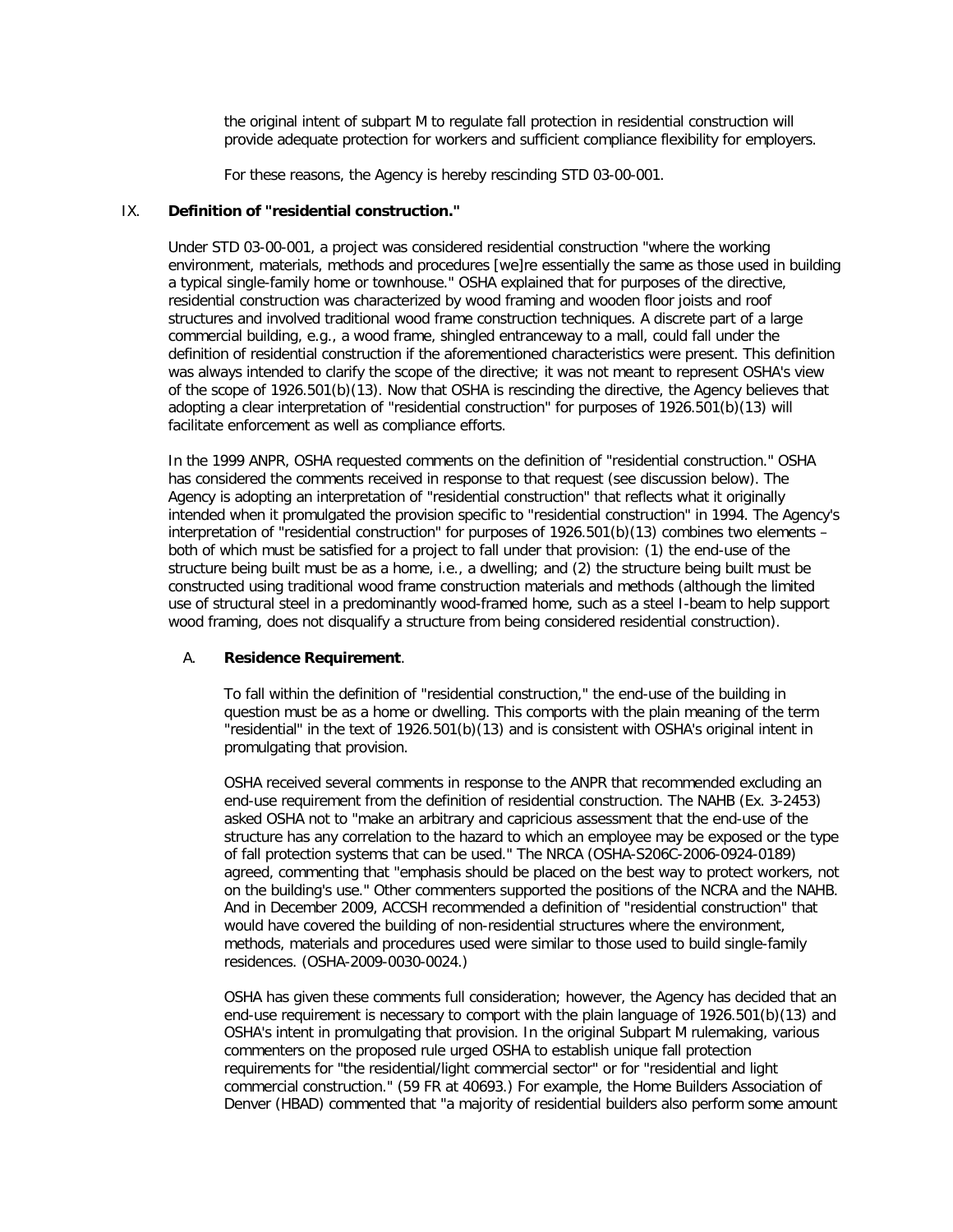of light commercial work and [suggested that] the two types of construction should be categorized [and treated together] as 'light construction.'" (59 FR at 40693.) Other commenters specifically urged OSHA to distinguish light construction from heavy commercial construction. OSHA responded that evidence did not warrant having different rules for light and heavy construction. (59 FR at 40695.) And while OSHA was aware of terms like "light construction," which avoid reference to the use of the structure and instead create a category of building defined solely by materials and methods, it declined to use such terms in the text of 1926.501(b)(13) and elected to use the phrase "residential construction" instead. This approach reflected an intent by the Agency to limit the applicability of that paragraph to structures with a residential end-use, i.e., dwellings.

## B. **Wood Frame Construction Requirement**.

To fall within the definition of "residential construction," the building in question must be constructed using traditional wood frame construction materials and methods. All of the comments received during the original Subpart M rulemaking that suggested feasibility problems with conventional fall protection dealt with wood framing work. (59 FR at 40693- 40695.) Therefore, the term "residential construction" in 1926.501(b)(13) was designed to apply only to the construction of homes using traditional wood frame construction materials and methods. This includes the construction of otherwise covered residences if there is limited use of structural steel in a predominantly wood-framed home, such as a steel I-beam to support wood framing.

Recently it has become more common to use metal studs for framing in residential construction rather than wood. Some commenters to the ANPR believed that the use of metal studs for framing should be included in the definition of residential construction. (See, e.g., NAHB (Ex. 3-2453); NRCA (OSHA-S206C-2006-0924-0189).) Furthermore, at its December 2009 meeting, ACCSH recommended a definition of residential construction that listed metal studs, along with wood, as materials used for framing. (See OSHA-2009-0030-0024.) OSHA agrees with the commenters and ACCSH on this point. The same feasibility concerns that apply to wood framing apply to framing done using metal studs. Accordingly, OSHA will consider it within the bounds of "traditional wood frame construction materials and methods" to use cold-formed sheet metal studs in framing.

And finally, OSHA is aware that many homes and townhouses, especially in the southern and southwestern regions of the country, have usually been built using traditional wood frame construction throughout the structure except for the exterior walls, which are often built with masonry brick or block. In a March 27, 2006, letter, the NAHB advocated for masonry block construction to be treated as wood frame construction because "masonry block wall construction has the equivalent strength of traditional wood frame, stick-built walls." Because the same fall protection methods are likely to be used in the construction of homes built with wood framed and masonry brick or block exterior walls, the Agency has decided that it is consistent with the original purpose of 1926.501(b)(13) to treat the construction of residences with masonry brick or block in the exterior walls as residential construction.

In accord with the discussion above, and for purposes of the interpretation of "residential construction" adopted herein, "traditional wood frame construction materials and methods" will be characterized by:

Framing materials: Wood (or equivalent cold-formed sheet metal stud) framing, not steel or concrete; wooden floor joists and roof structures.

**Exterior wall structure:** Wood (or equivalent cold-formed sheet metal stud) framing or masonry brick or block.

Methods: Traditional wood frame construction techniques.